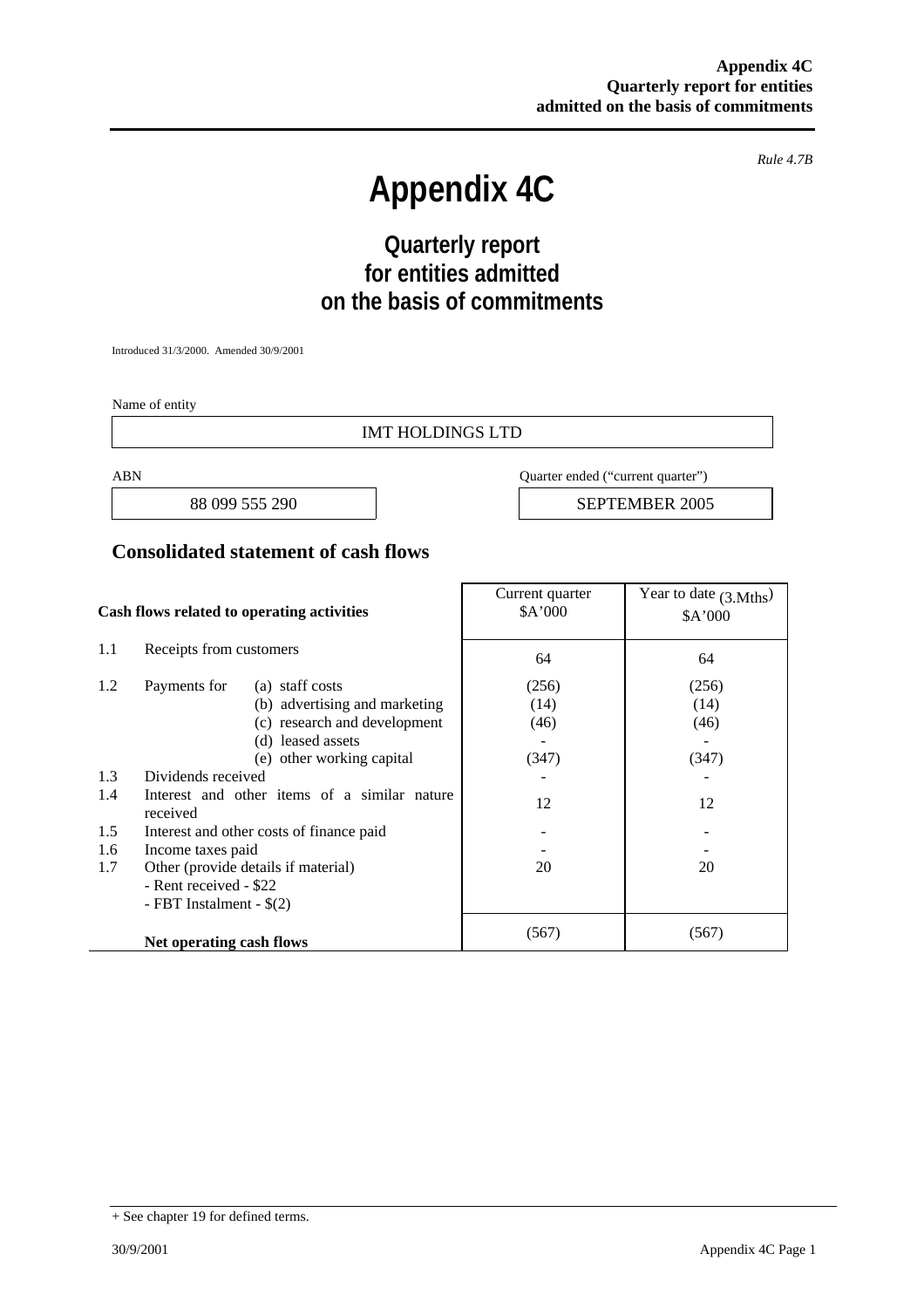|                                              |                                                                                                                                                                                                                                                                                                                                                | Current quarter<br>\$A'000 | Year to date (3 Mths)<br>\$A'000 |
|----------------------------------------------|------------------------------------------------------------------------------------------------------------------------------------------------------------------------------------------------------------------------------------------------------------------------------------------------------------------------------------------------|----------------------------|----------------------------------|
| 1.8                                          | Net operating cash flows (carried forward)                                                                                                                                                                                                                                                                                                     | (567)                      | (567)                            |
| 1.9<br>1.10                                  | Cash flows related to investing activities<br>Payment for acquisition of:<br>(a) businesses (item 5)<br>(b) equity investments<br>(c) intellectual property<br>(d) physical non-current assets<br>(e) other non-current assets<br>Proceeds from disposal of:<br>(a) businesses (item 5)<br>(b) equity investments<br>(c) intellectual property | (100)<br>(17)<br>(92)      | (100)<br>(17)<br>(92)            |
| 1.11<br>1.12<br>1.13                         | (d) physical non-current assets<br>(e) other non-current assets<br>Loans to other entities<br>Loans repaid by other entities<br>Other (provide details if material)<br>balance<br>Cash<br>of<br>acquired<br>entity<br>on<br>consolidation:                                                                                                     | 49                         | 49                               |
|                                              | Net investing cash flows                                                                                                                                                                                                                                                                                                                       | (160)                      | (160)                            |
| 1.14                                         | Total operating and investing cash flows                                                                                                                                                                                                                                                                                                       | (727)                      | (727)                            |
| 1.15<br>1.16<br>1.17<br>1.18<br>1.19<br>1.20 | Cash flows related to financing activities<br>Proceeds from issues of shares, options, etc.<br>Proceeds from sale of forfeited shares<br>Proceeds from borrowings<br>Repayment of borrowings<br>Dividends paid<br>Other – Listing Costs                                                                                                        |                            |                                  |
|                                              | Net financing cash flows                                                                                                                                                                                                                                                                                                                       | $\overline{\phantom{m}}$   |                                  |
|                                              | Net increase (decrease) in cash held                                                                                                                                                                                                                                                                                                           | (727)                      | (727)                            |
| 1.21<br>1.22                                 | Cash at beginning of quarter/year to date<br>Exchange rate adjustments                                                                                                                                                                                                                                                                         | 1,631                      | 1,631<br>$\blacksquare$          |
| 1.23                                         | Cash at end of quarter                                                                                                                                                                                                                                                                                                                         | 904                        | 904                              |

<sup>+</sup> See chapter 19 for defined terms.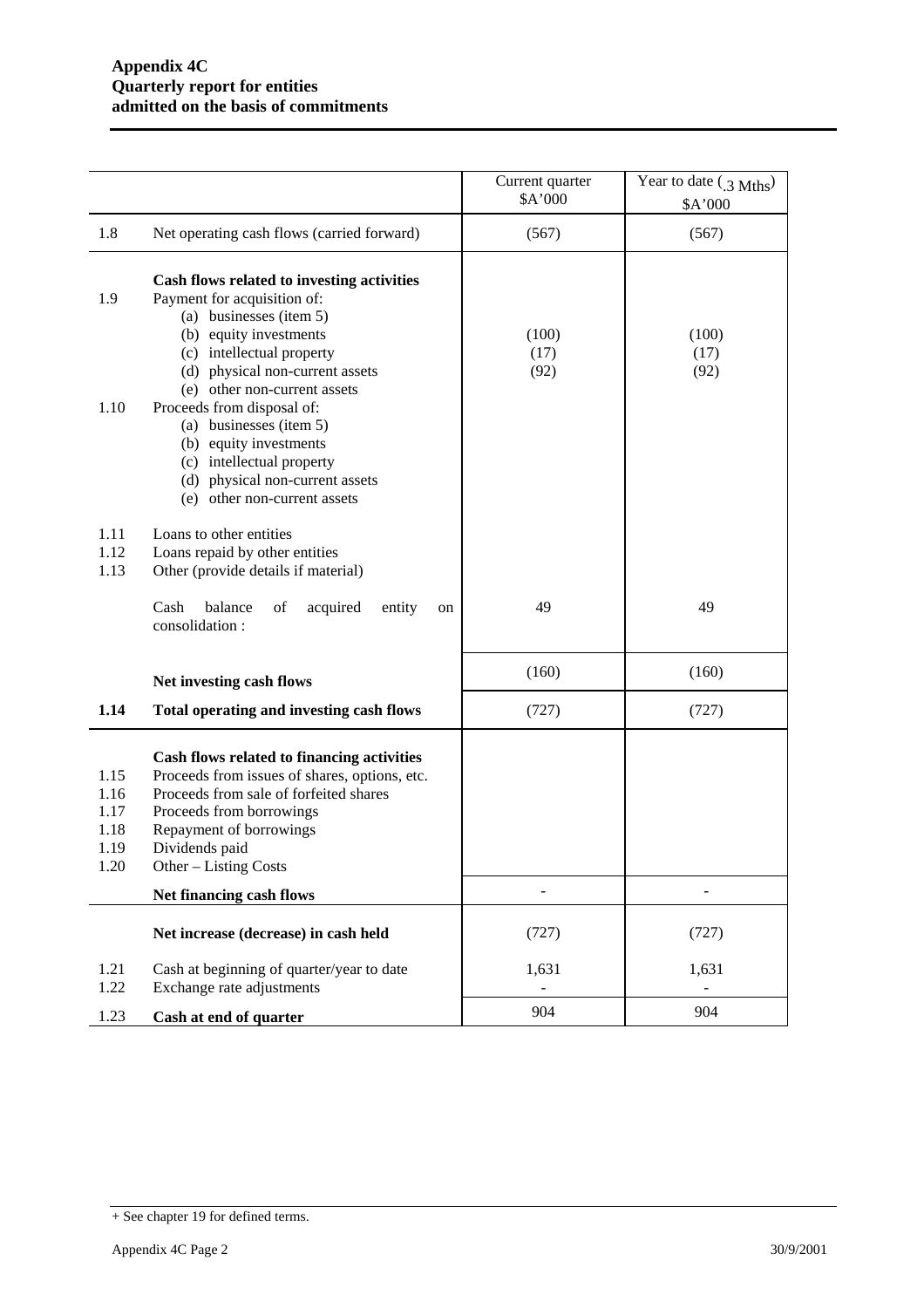### **Payments to directors of the entity and associates of the directors Payments to related entities of the entity and associates of the related entities**

|      |                                                                                                                                     | Current quarter<br>\$A'000 |
|------|-------------------------------------------------------------------------------------------------------------------------------------|----------------------------|
| 1.24 | Aggregate amount of payments to the parties included in item 1.2                                                                    | 91                         |
| 1.25 | Aggregate amount of loans to the parties included in item 1.11                                                                      |                            |
| 1.26 | Explanation necessary for an understanding of the transactions<br>During the period salary of \$54,950 was paid to Mr Brett Crowley |                            |

Directors fees of \$24,525 were paid to Mr Robert Schuitema and \$11,250 paid to Mr Russell Brown.

### **Non-cash financing and investing activities**

2.1 Details of financing and investing transactions which have had a material effect on consolidated assets and liabilities but did not involve cash flows

On 1<sup>st</sup> July 2005 IMT Holdings Ltd acquired a further 51% of the share capital of IETC Environmental Technology (Kunming) Ltd the company's Chinese associate Phoslock manufacturing entity. The purchase was satisfied by the issue of 2,071,832 shares in IMT Holdings Ltd and a cash payment of AUD \$100,000.

On the 10<sup>th</sup> August 2005 Integrated Mineral Technology Pty Ltd a wholly owned subsidiary of IMT Holdings Ltd acquired the 48% minority shareholdings in US based Phoslock licencee Purezza Marketing Inc. Consideration for the purchase was represented by the issue of 2,997,913 shares and 2,997,913 options in IMT Holdings Ltd.

2.2 Details of outlays made by other entities to establish or increase their share in businesses in which the reporting entity has an interest

### **Financing facilities available**

*Add notes as necessary for an understanding of the position. (See AASB 1026 paragraph 12.2).* 

|     |                             | Amount available<br>\$A'000 | Amount used<br>\$A'000 |
|-----|-----------------------------|-----------------------------|------------------------|
| 3.1 | Loan facilities             |                             |                        |
| 3.2 | Credit standby arrangements | -                           | -                      |

<sup>+</sup> See chapter 19 for defined terms.